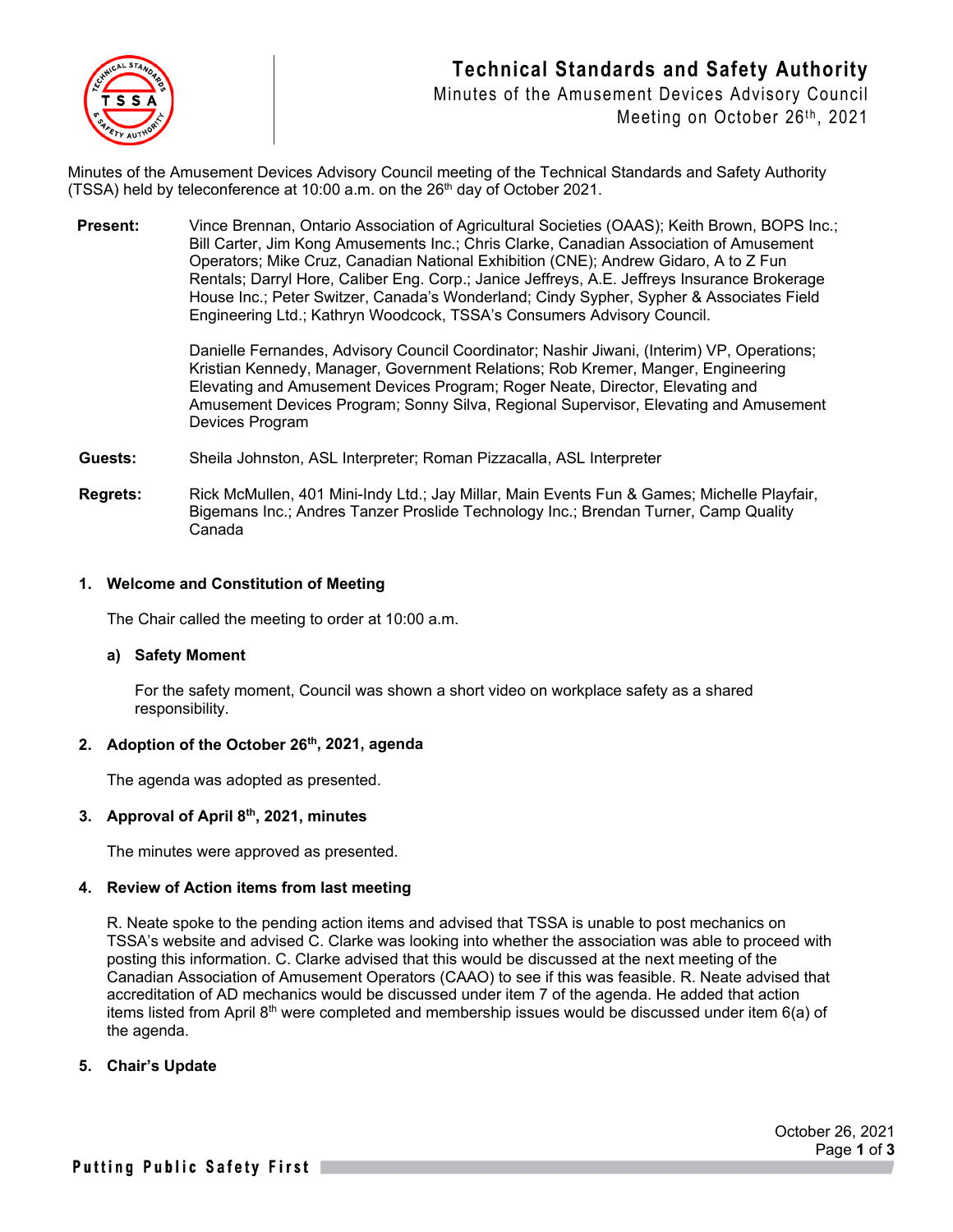# **Technical Standards and Safety Authority** Minutes of the Amusement Devices Advisory Council



Meeting on October 26th, 2021

C. Sypher spoke to this item and provided a verbal update on some initiatives undertaken by council and the industry. She advised that fees were successfully waived, and that council has raised concerns regarding challenges with compliance standards. Additionally, she spoke to issues previously raised by councils such as accreditation of AD mechanics, ongoing concerns about unregulated devices such as trampoline parks, and the necessity for updating and issuing an industry best practices document.

## **6. Council Administration**

D. Fernandes detailed the purpose of the membership matrix review, namely, to ensure alignment with industry. She detailed a proposal for changes to the matrix, which included the removal of maximum caps on positions, the introduction of a minimum of one member per category, and new categories for associations and fairs and festivals.

There was a question from council in relation to inflatable representation on council after the departure of P. Gismondi. D. Fernandes clarified that J. Millar is the inflatables representative and noted that if there is an association for inflatables that is interested in joining council that this would need to be tabled for council discussion and consideration before final approval be the CEO. S. Silva requested clarity on if the inflatables association would be a part of the CAAO of if it would be a stand-alone association. C. Clarke clarified that it would be a stand-alone association with ties to CAAO. He advised that there were delays in the forming of the association due to COVID-19, but the intent is to have it up and running shortly.

Council held a motion to accept the proposal as presented. The motion was passed.

**Action**: D. Fernandes to present proposal to CEO for final approval and to report back to council at the next meeting.

## **7. ADAC Issue prioritization Discussion**

## **a) Accreditation of mechanics**

P. Switzer provided council with an overview and update on the issue. He explained that the point of discussion at the last meeting was whether TSSA would consider reducing experience hours for mechanics who have had prior experience and training. He noted that from the last meeting R. Neate had asked for a gap analysis and to get stakeholder feedback to present to TSSA. P. Switzer advised that an analysis has been conducted within his organization, Canada's Wonderland, however this has not been extended to other operators. He suggested that amusement rides (ADM-AR) be targeted first to test whether the method is acceptable. He explained that a comparison has been conducted for amusement ride mechanics (ADM-AR) against millwright mechanics, adding that if this is an acceptable comparison it would be extended to other categories. He explained the comparison analysis thus far is showing that the gap exists in the AD regulation.

There was some discussion from council on the feasibility for mechanics to have an AR license that is narrowed down to a particular scope or device. It was noted that this would help for those operators that only have a certain type of device. S. Silva acknowledged the comment and advised it would be taken back for review. He added that he understands that this is seen as a gap and burden for industry.

There was additional discussion on training requirements as they apply to other certificate types as well as a discussion on continuing education. D. Fernandes advised council to submit an request form for continuing education as a priority topic to be discussed at the next council meeting.

**Action**: P. Switzer to report to council the results of his gap analysis and industry outreach. **Action**: S. Silva to report to council on the feasibility of a limited scope certificate and any regulatory implications.